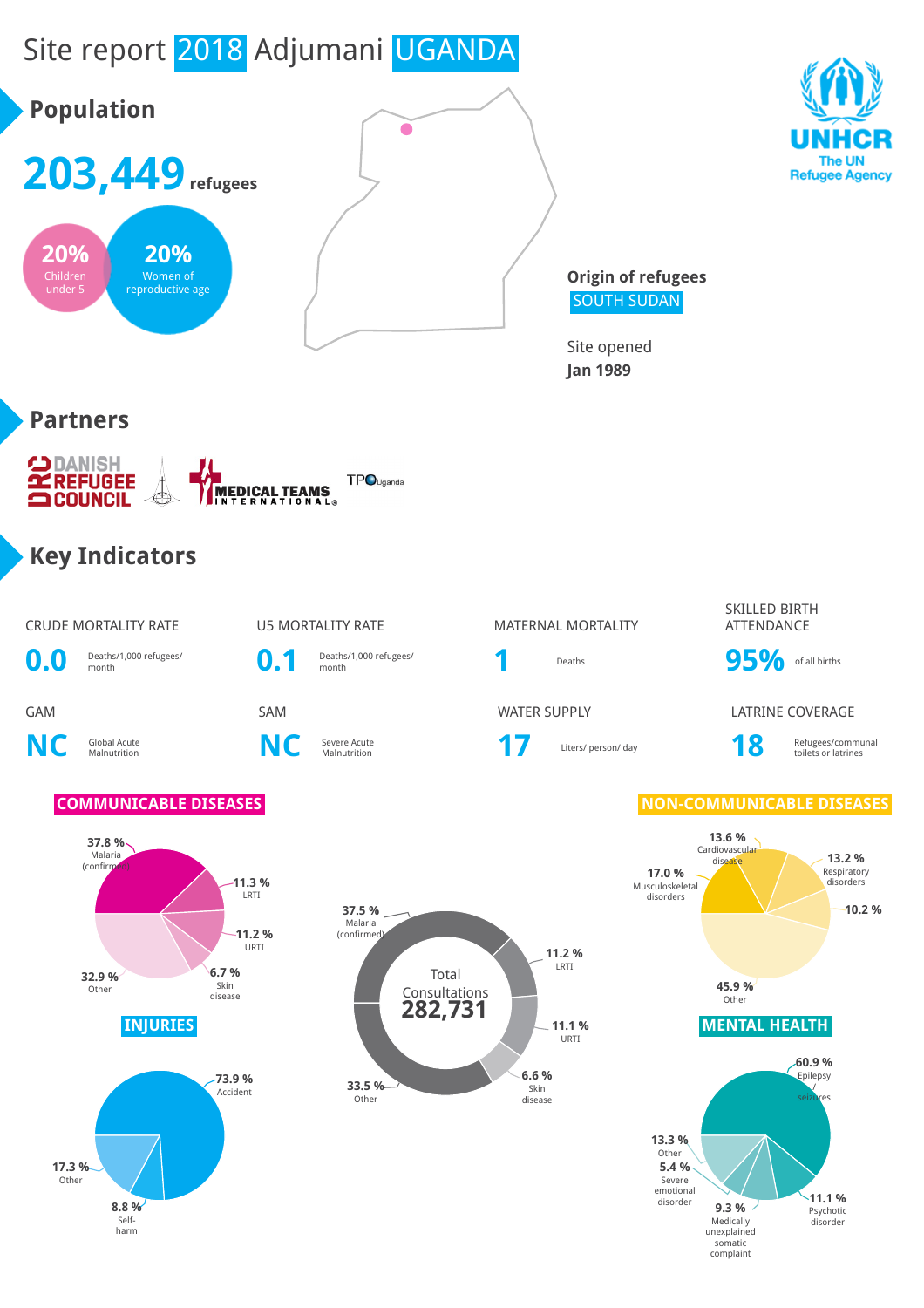## **Public Health**

| <b>HEALTH STAFFING</b>                                      | <b>INDICATOR</b> | <b>STANDARD</b> |           | <b>MORBIDITY</b>                                 | <b>INDICATOR</b> | <b>STANDARD</b> |   |   |
|-------------------------------------------------------------|------------------|-----------------|-----------|--------------------------------------------------|------------------|-----------------|---|---|
| Number of medical doctors                                   | 5                | 1: 50,000       | ▲         | Incidence of malaria among children under<br>5   | 45               |                 |   |   |
| Number of qualified nurses                                  | 63               | 1:10,000        | ◙         | Incidence of watery diarrhoea among              | 12               |                 |   |   |
| Number of community health workers                          | 204              | 1: 1,000        | ◙         | children under 5                                 |                  |                 |   |   |
| <b>ACCESS AND UTILIZATION</b>                               | <b>INDICATOR</b> | <b>STANDARD</b> |           | Incidence of pneumonia among children<br>under 5 | 27               |                 |   |   |
| Consultations per trained clinician per day                 | 62               | < 50            | ☺         | Incidence of pneumonia among over 5              | 13               |                 |   |   |
| Health utilisation rate (new visits / refugee /             | 1.2              | $1 - 4$         | Ø         | Tuberculosis success rate                        | 76%              | < 90%           | ▲ |   |
| year)<br>Proportion of host population consultations        | 24%              |                 |           | Were any MDR/X-TB cases diagnosed among<br>PoCs? | Yes              | <b>No</b>       | ☺ |   |
| <b>MORTALITY</b>                                            | <b>INDICATOR</b> | <b>STANDARD</b> |           | <b>VACCINATION</b>                               | <b>INDICATOR</b> | <b>STANDARD</b> |   |   |
| <b>Crude Mortality Rate</b><br>(CMR) (/1000/month)          | 0.0              | < 0.75          | $\bullet$ | Full vaccination coverage                        | <b>NR</b>        |                 |   |   |
| <b>Under-five Mortality Rate</b><br>(U5MR) (/1000/month)    | 0.1              | < 1.5           | Ø         | Measles vaccination coverage                     | Not collected    |                 |   |   |
| <b>Infant Mortality Rate</b><br>(IMR) (/1000 livebirths)    | 5.7              | < 30            | Ø         | Source of vaccination data                       | <b>HIS</b>       |                 |   |   |
| <b>Neonatal Mortality Rate</b><br>(NNMR) (/1000 livebirths) | 4                | < 20            | $\bullet$ | <b>IN-PATIENT DEPARTMENT (IPD)</b>               | <b>INDICATOR</b> | <b>STANDARD</b> |   |   |
| <b>OUTBREAK ALERT AND RESPONSE</b>                          | <b>INDICATOR</b> | <b>STANDARD</b> |           | Average length of stay (days)                    | 3.8              |                 |   |   |
| Proportion of outbreaks investigated within 48<br>hours     |                  | 100%            |           | Case fatality rate                               | 0.0              |                 |   |   |
| Number of outbreaks reported                                | $\mathbf 0$      |                 |           | Hospitalisation rate                             | 28.1             | $50 - 150$      |   | ☺ |

## **Reproductive Health**

| <b>ANTENATAL CARE</b>                                                                     | <b>INDICATOR</b> | <b>STANDARD</b> |                  | <b>FAMILY PLANNING</b>                                                      | <b>INDICATOR</b> | STANDARD        |                       |
|-------------------------------------------------------------------------------------------|------------------|-----------------|------------------|-----------------------------------------------------------------------------|------------------|-----------------|-----------------------|
| Antenatal care coverage                                                                   | 86%              | > 90%           | А                | Contraceptive prevalence rate                                               | 7%               | $\geq 30\%$     | $\boldsymbol{\Omega}$ |
| Coverage of antenatal tetanus vaccination                                                 | 96%              | >95%            |                  | Source of contraceptive prevalence data                                     | <b>HIS</b>       |                 |                       |
| <b>DELIVERY CARE</b>                                                                      | <b>INDICATOR</b> | <b>STANDARD</b> |                  | SEXUAL AND GENDER-BASED VIOLENCE (SGBV)                                     | <b>INDICATOR</b> | <b>STANDARD</b> |                       |
| Proportion of births attended by skilled<br>personnel                                     | 95%              | $\geq 90\%$     | $\bm{\sigma}$    | Total number of reported rapes                                              | 37               |                 |                       |
| Proportion of births conducted by caesarean<br>section                                    | 5%               | $5 - 15%$       | $\blacktriangle$ | Proportion of eligible rape survivors provided<br>with PEP within 72 hours  | 100%             | 100%            | $\bm{\triangledown}$  |
| Proportion of newborn infants with low birth<br>weight (<2500 gs) (weighed within 72 hrs) | 5%               | < 15%           |                  | Proportion of eligible rape survivors provided<br>with ECP within 120 hours | 100%             | 100%            |                       |
| Proportion of teenage pregnancies                                                         | 2%               |                 |                  | SEXUALLY TRANSMITTED INFECTIONS (STIS)                                      | <b>INDICATOR</b> | <b>STANDARD</b> |                       |
| Still birth rate (/1000 total births / month)                                             | 0                |                 |                  | Number of genital ulcer diseases                                            | 153              |                 |                       |
| Number of maternal deaths                                                                 |                  |                 |                  | Number of Pelvic Inflammatory diseases                                      | 1,157            |                 |                       |
| Proportion of maternal deaths investigated<br>within 48 hours                             | 100%             | 100%            |                  |                                                                             |                  |                 |                       |